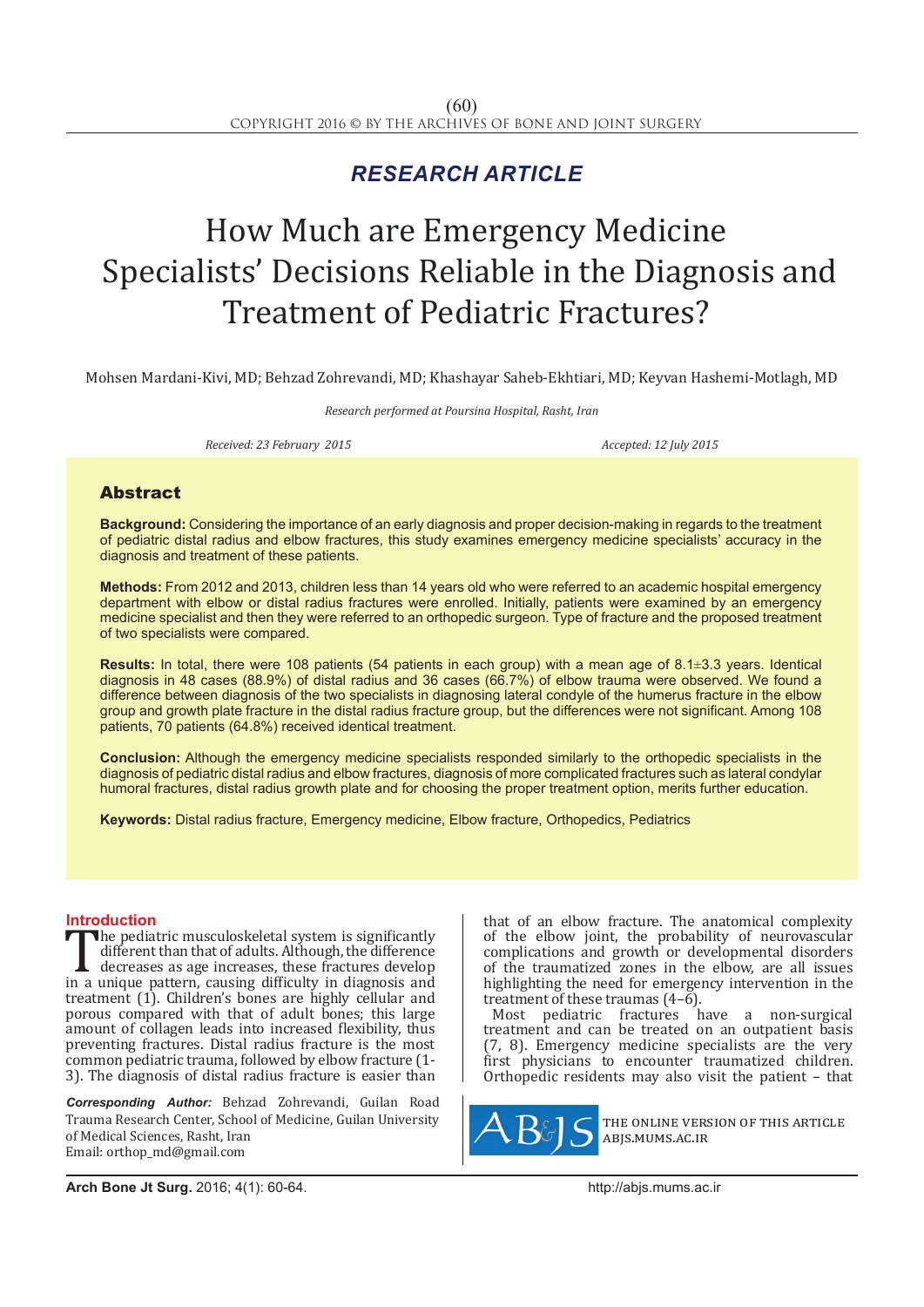THE ARCHIVES OF BONE AND JOINT SURGERY. ABJS.MUMS.AC.IR RELIABILITY OF EMERGENCY MEDICINE SPECIALIST VOLUME 4. NUMBER 1. JANUARY 2016

is if present – in the academic hospitals. In inner city hospitals, emergency medicine specialists have neither access to orthopedic specialists nor a radiologist to quickly provide them with a written report. Therefore, emergency medicine specialists often have greater responsible in accurately diagnosing and administering proper treatment as they are the front liners responsible to treat these patients. Hence, an emergency medicine specialist with diagnostic accuracy and proper decision making can avoid unnecessary referrals of the patient to orthopedic surgeons (6, 8).

Considering the importance of an early diagnosis based on proper decisions regarding the treatment of these patients, this study examines the emergency medicine specialist's accuracy in diagnosing and recommended treatment of pediatric distal radius and elbow fractures.

#### **Materials and Methods**

From 2012-2013, children under the age of 14, who were referred to the academic hospital emergency with elbow or distal radius fractures were enrolled into our study. Patients who did not have follow up referrals to the orthopedic clinic after being examined by the orthopedic specialist were eliminated from the study.

Patients were then divided into two groups: distal radius fractures and elbow fractures. Based on the previous study sample size with the alpha level of 95% and test power of 80% was determined to be 108 patients, 54 in each group (7).

Initially, patients were examined by an on-call emergency medicine specialist. X-rays of the traumatized area were requested. For each patient a questionnaire was completed, including patients' age, sex, mechanism of injury, type of fracture and proposed treatment by the emergency medicine specialist. Patients were then referred to an orthopedic specialist, where he filled in another copy of the questionnaire, defining the final diagnosis and treatment. Appropriate treatment for all patients was performed by the senior author (MMK).

Elbow fractures were categorized into the 8 following groups: sprain, growth plate fractures, supracondylar humerus fractures, lateral condyle of humerus fractures, radius head fractures, olecranon fractures, pulled elbow, and others. Types of distal radius fractures were divided into 6 groups: sprain, growth plate fractures, buckle fractures, green stick fractures, complete fractures, and

others. Types of treatment were divided into: outpatient Treatment (splint, cast, brace and medication) and inpatient (non-surgical and surgical).

Finally, in order to assess the correlation, diagnosis and recommended treatment of the emergency medicine specialist were compared to those of the orthopedic specialist - which was considered the standard.

Project license was issued by the Institutional Review Board and parental informed consent was obtained from all patients. All the study's ethical principle procedures were formulated based on the Declaration of Helsinki (9).

#### **Results**

Totally there were 108 patients, 54 in each group (mean age:  $8.1+3.28$ ) consisting of 66 girls (61.1%) and 42 boys (38.9%). The youngest child was 18 months old and the oldest was 14 years old. The most common causes of injury were as observed: 62 falls (57.4%), 33 blunt traumas (30.6%), and 8 traffic accidents (4.7%).

#### *Diagnoses*

In distal radius fractures the most frequently diagnosed cases by emergency medicine specialists were respectively: sprain seen in 21 patients (38.9%); buckle fracture in 15 patients (27.8%); and complete fractures in 7 patients (13%). The most frequently diagnosed cases by orthopedic specialists were respectively: sprain and buckle fracture each in 15 patients (27.8%); and growth plate fracture in 11 patients (20.4%). In general, no significant differences were found between the diagnosis of types of distal radius fractures by emergency medicine specialists and orthopedic surgeons (*P*=0.051). Among the 54 patients with distal radius trauma, 48 cases (88.9%) had the same diagnosis given by the two specialists [Table 1]. From 21 cases of sprain that was diagnosed by emergency medicine specialists, 5 cases were classified as growth plate fractures by the orthopedic specialist.

The most common diagnoses in elbow fractures observed by emergency medicine specialists were supra condylar fractures in 18 (33.3%), and sprain in 16 (29.6%) patients. Supra condylar fractures in 16 (29.6%), and sprain in 14 (25.9%) patients were the most frequent diagnoses by the orthopedic specialist, as well. The diagnoses of elbow fractures by both emergency medicine specialists and orthopedic specialists had no significant difference

| Table 1. Emergency medicine and orthopedic specialists' diagnoses given for distal radius fractures |                           |         |            |         |  |
|-----------------------------------------------------------------------------------------------------|---------------------------|---------|------------|---------|--|
| Trauma type                                                                                         | <b>Emergency Medicine</b> |         | Orthopedic |         |  |
|                                                                                                     | Number                    | Percent | Number     | Percent |  |
| Sprain                                                                                              | 21                        | 38.9    | 15         | 27.8    |  |
| Growth plate fracture                                                                               | 6                         | 11.1    | 11         | 20.4    |  |
| Buckle fracture                                                                                     | 15                        | 27.8    | 15         | 27.8    |  |
| Green Stick fracture                                                                                | C.                        | 3.7     | 2          | 3.7     |  |
| Complete fracture                                                                                   |                           | 13      | 7          | 13      |  |
| Others                                                                                              | 3                         | 5.6     | 4          | 7.4     |  |
| Total                                                                                               | 54                        | 100     | 54         | 100     |  |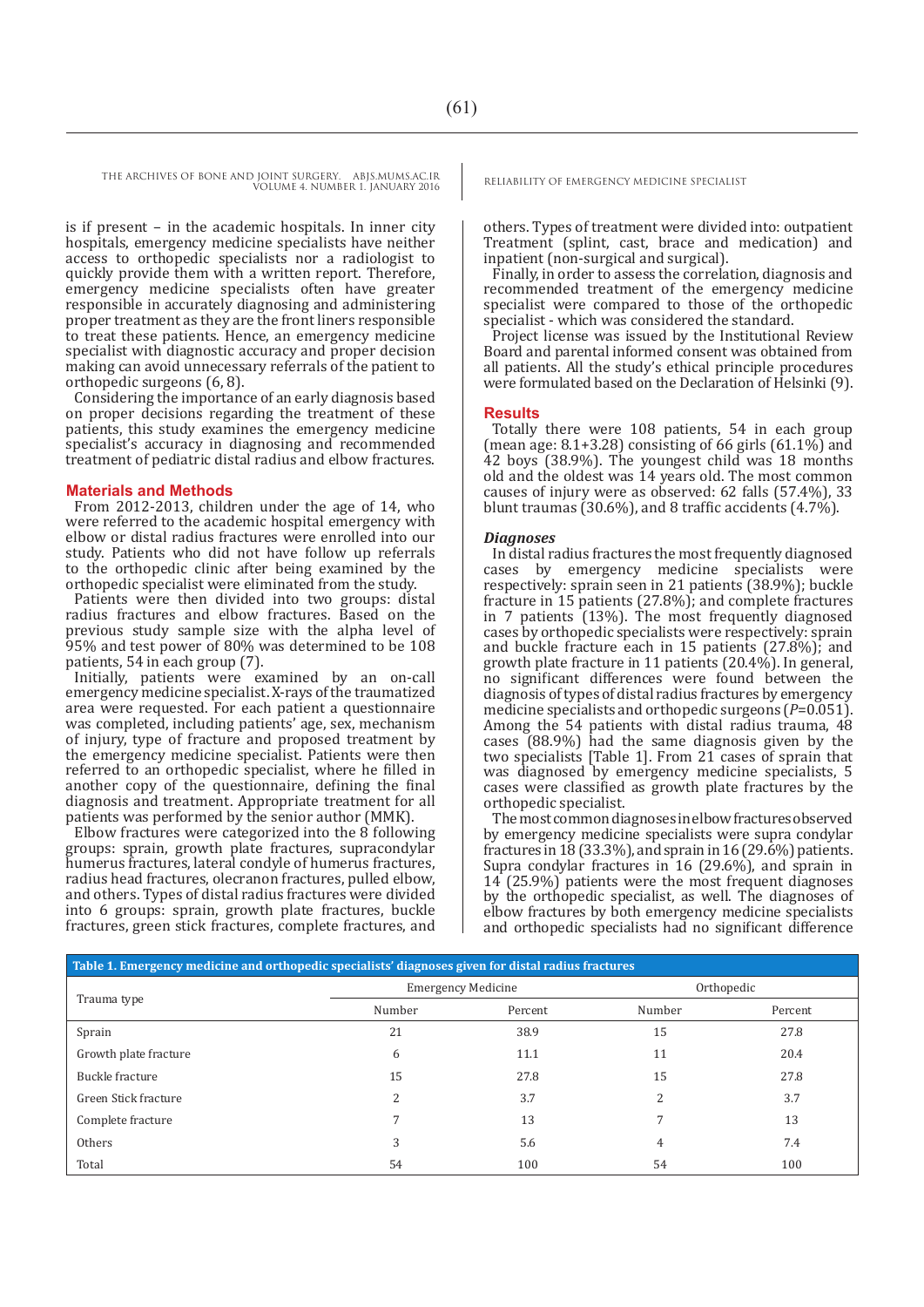THE ARCHIVES OF BONE AND JOINT SURGERY. ABJS.MUMS.AC.IR RELIABILITY OF EMERGENCY MEDICINE SPECIALIST VOLUME 4. NUMBER 1. JANUARY 2016

| Table 2. Emergency medicine and orthopedic specialists' diagnoses given for elbow fractures |                           |         |            |         |  |
|---------------------------------------------------------------------------------------------|---------------------------|---------|------------|---------|--|
| Trauma type                                                                                 | <b>Emergency Medicine</b> |         | Orthopedic |         |  |
|                                                                                             | Number                    | Percent | Number     | Percent |  |
| Sprain                                                                                      | 16                        | 29.6    | 14         | 25.9    |  |
| Growth plate fracture                                                                       | 3                         | 5.6     | 5          | 9.3     |  |
| Supracondylar fracture                                                                      | 18                        | 33.3    | 16         | 29.6    |  |
| Lateral Condylar fracture                                                                   |                           | 1.9     | 5          | 9.3     |  |
| Head Radial fracture                                                                        |                           | 1.9     |            | 1.9     |  |
| Olecranon fracture                                                                          | 3                         | 5.6     |            | 1.9     |  |
| Pulled elbow                                                                                | 8                         | 14.8    | 8          | 14.8    |  |
| Others                                                                                      | 4                         | 7.4     | 4          | 7.4     |  |
| Total                                                                                       | 54                        | 100     | 54         | 100     |  |

(*P*=0.315). There were 36 cases (66.7%) of identical diagnosis among the 54 patients observed with elbow trauma. The most significant difference was observed in the diagnosis of lateral condylar fractures [Table 2].

#### *Treatments*

In distal radius fractures, emergency medicine specialists had administered outpatient treatment for 42 cases (77.8%) and inpatient treatment for 12 cases (22.2%), while orthopedic specialists performed outpatient treatment for 51 cases (94.4%) and inpatient treatment for only 3 cases (5.6%). A significant difference was observed between the overall treatment method choice of distal radius fractures by emergency medicine specialists and orthopedic specialists (*P*=0.004). Among 54 patients with distal radial trauma, there were 45 cases (83.3) of similar treatment.

For elbow fractures, emergency medicine specialists recorded 31 cases (57.4%) of outpatient treatment and 23 cases (42.6%) of inpatient treatment; conversely orthopedic specialists had 47 cases (87.1%) of outpatient treatment and 7 cases (12.9%) of inpatient treatment. There was a significant difference observed between the overall treatment of elbow fractures by emergency medicine specialists and orthopedic specialists (*P*=0.006). Among 54 patients with elbow trauma, there were 42 cases (77.8%) of identical treatment. Orthopedic specialists sought hospitalization for just 2 of 29 patients, 27 of whom the emergency medicine specialists prescribed outpatient treatment. From 25 cases of recommended inpatient treatment, only 13 patients were hospitalized by the orthopedic specialist.

In terms of IN or OUT patient treatment for all types of fractures (108 patients), there was a significant difference between the recommendation of emergency medicine and orthopedic specialists (*P*=0.0001). Among the 108 patients in both groups, 87 cases (80.5%) received identical treatment.

There was a significant difference between the kind of treatment recommended by emergency medicine and orthopedic specialists for distal radius fractures as well as elbow fractures (*P*= 0.005 and *P*=0.027, respectively)

as is shown in [Table 3].

There was a significant difference observed between the chosen types of treatment for all patients based on the diagnosis of emergency medical physicians and orthopedists (*P*=0.0001). Among 108 patients, 70 patients (64.8%) received identical treatment.

#### **Discussion**

Emergency room overcrowding, patients' waiting time and the related costs can impose a serious burden on the health care system. Reducing hospitalization period in the emergency department leads to higher performance and decreases related costs to improve patient's satisfaction. One way to reach such a goal is the manipulation of uncomplicated distal forearm fractures that is performed by the emergency medicine specialist, so avoiding the need for further measurements, time and monetary expense and so only needing the consultation of an orthopedic specialist (10, 11).

Our findings suggest that there is no difference regarding the diagnosis of distal radius fractures amongst emergency and orthopedic specialists. emergency and orthopedic specialists. However, it is important to note that almost half of the children with growth plate fractures were missed by emergency medicine specialists and were considered as a sprain. This difference led to a significant difference in the recommended treatment for this group of patients.

The most often observed diagnoses of the distal radius traumas by the orthopedic specialist were sprain, followed by buckle fractures and then growth plate fractures and among emergency medicine specialists were sprain and buckle fractures as the two most common diagnoses. In Zomorrodi et al.'s study the most frequent diagnoses by emergency medicine specialists were growth plate fractures with 80 percent and other fractures with 10 percent. In 55 percent of cases, orthopedic specialists diagnosed growth plate fracture and in the other 23 percent they diagnosed other fractures, those of which having occurred the most frequently (7).

In the present study, the diagnoses suggested for elbow fractures by emergency medicine specialists and orthopedic specialists were respectively: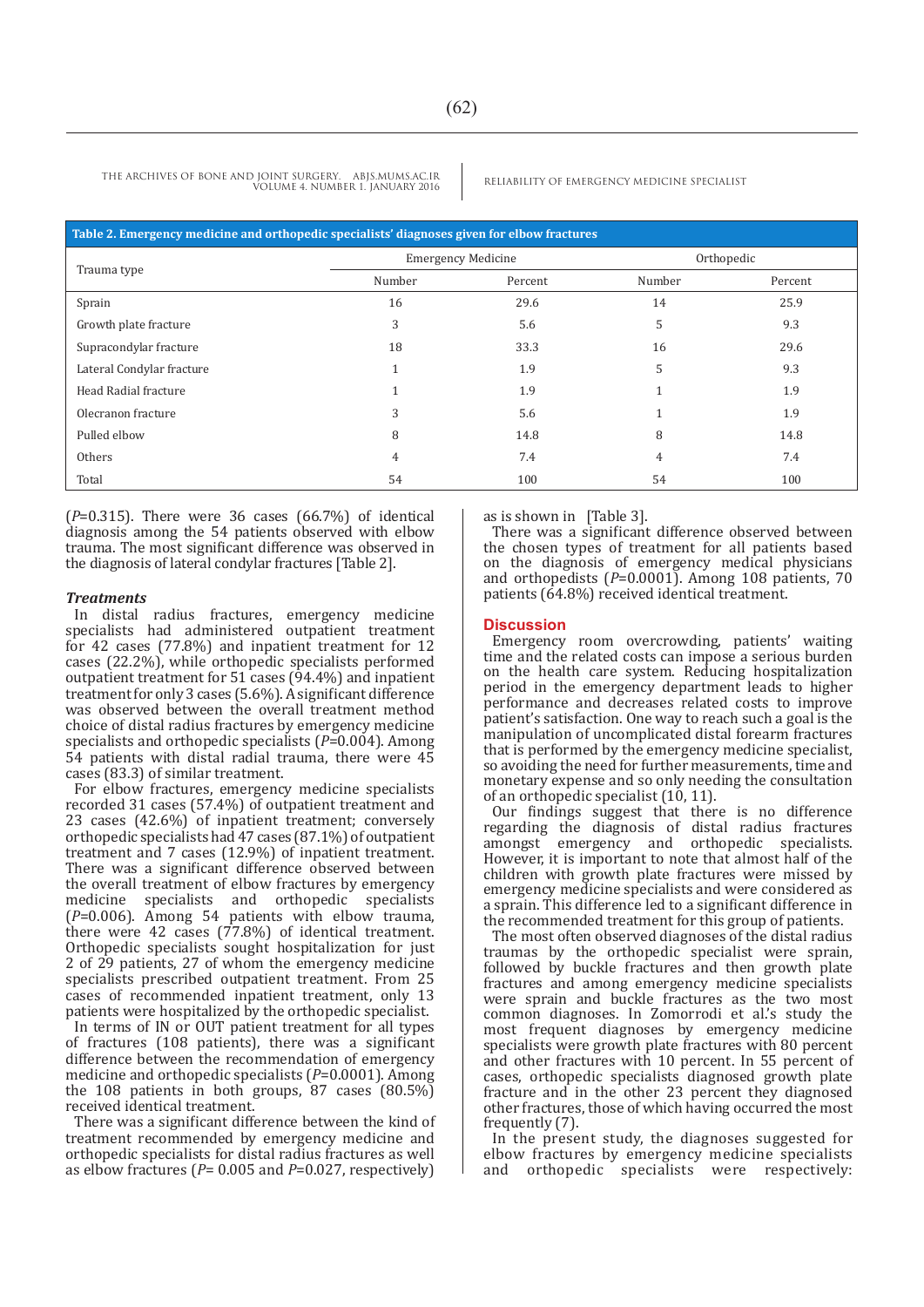THE ARCHIVES OF BONE AND JOINT SURGERY. ABJS.MUMS.AC.IR RELIABILITY OF EMERGENCY MEDICINE SPECIALIST VOLUME 4. NUMBER 1. JANUARY 2016

| Table 3. Frequency distribution of the administrative treatments in terms of diagnoses of emergency medicine specialists and orthopedic<br><b>specialists</b> |                        |                |
|---------------------------------------------------------------------------------------------------------------------------------------------------------------|------------------------|----------------|
|                                                                                                                                                               | Distal radius fracture | Elbow Fracture |

| Treatment Type                    | Distal radius fracture    |                          | Elbow Fracture            |             |
|-----------------------------------|---------------------------|--------------------------|---------------------------|-------------|
|                                   | <b>Emergency Medicine</b> | Orthopedics              | <b>Emergency Medicine</b> | Orthopedics |
| Splint - $N$ $(\%)$               | 27(50)                    | 26(48.1)                 | 22 (40.7)                 | 23 (42.6)   |
| Casting - $N$ $(\%)$              | 15(27.8)                  | 25(46.3)                 | 1(1.9)                    | 11(20.4)    |
| Brace - $N$ $(\%)$                | $\overline{\phantom{a}}$  | $\overline{\phantom{0}}$ | 1(1.9)                    | 5(9.3)      |
| Medication - $N$ (%)              | $\overline{\phantom{a}}$  | $\overline{\phantom{0}}$ | 7(13)                     | 8(14.8)     |
| Inpatient, Non-surgical - $N$ (%) | 8 (14.8)                  | 2(3.7)                   | 10(18.5)                  | 2(3.7)      |
| Inpatient, Surgical - $N$ (%)     | 4(7.4)                    | 1(1.9)                   | 13(24.1)                  | 5(9.3)      |

supracondylar, sprain, and pulled elbow. Therefore, the results of our study are comparable to the previous studies (1-3). In the present study it was noted that supracondylar fractures (55%), radial neck fractures (14%) and lateral condylar fractures (12%) were the three most common elbow fractures observed in children. Although diagnosing the type of damage in pediatric elbow trauma had no significant difference, 4 of 5 patients with lateral condylar fracture were missed by emergency medicine specialists. In a study performed by Shrader et al. the accuracy of the diagnosed radiographs of the elbow fracture by emergency medicine specialists was 53 percent, which was less than expected (8). This point is important because lateral condylar fracture is one of the most common children's orthopedic emergencies, with a definite need for hospitalization and it can lead to additional complications for the patient in cases of misdiagnosis (4).

It seems like emergency medicine specialists tend to hospitalizing patients more than orthopedic specialists, and tend less to prescribe outpatient casting. Of course, it is a good way to process patients since less will be missed; however, overtreatment incessantly poses more costs on both the patient and healthcare system (12, 13). In Zomorrodi et al.'s study the most common treatment applied by the emergency medicine specialists was a splint in 64 percent and among orthopedic specialists it was casting in 67 percent (7).

Five emergency medicine specialists were involved in this study and the results obtained from them are expressed in general. Due to the different abilities of these physicians in the diagnosis and treatment of studied traumas, it is possible that those differences seen between the diagnoses and treatments of emergency medicine specialists and orthopedic specialists are only related to one of the specialists. Studies with larger sample sizes that focus separately on each of these fractures are recommended for the future.

Although emergency medicine specialists act similarly to orthopedic specialists in diagnosing pediatric distal radius and elbow fractures, in diagnosing more complicated fractures such as lateral condylar humoral fractures, distal radius growth plate and allocating proper treatment for the patient, they still need further education.

#### **Acknowledgement**

The authors would like to thank the Clinical Research Development Center in Poursina Hospital that facilitated the study process.

Mohsen Mardani-Kivi MD Behzad Zohrevandi MD Khashayar Saheb-Ekhtiari MD Keyvan Hashemi-Motlagh MD

Guilan Road Trauma Research Center, School of Medicine, Guilan University of Medical Sciences, Rasht, Iran

#### **References**

- 1. Park MS, Chung CY, Choi IH, Kim TW, Sung KH, Lee SY, et al. Incidence patterns of pediatric and adolescent orthopaedic fractures according to age groups and seasons in South Korea: a population-based study. Clin Orthop Surg. 2013; 5(3):161-6.
- 2. Randsborg PH, Gulbrandsen P, Saltyte Benth J, Sivertsen EA, Hammer OL, Fuglesang HF, et al. Fractures in children: epidemiology and activityspecific fracture rates. J Bone Joint Surg Am. 2013;

95(7):e42.

- 3. Rennie L, Court-Brown CM, Mok JY, Beattie TF. The epidemiology of fractures in children. Injury. 2007; 38(8):913-22.
- 4. Mounts J, Clingenpeel J, McGuire E, Byers E, Kireeva Y. Most frequently missed fractures in the emergency department. Clin Pediatr (Phila). 2011; 50(3):183-6.
- 5. Kachalia A, Gandhi TK, Puopolo AL, Yoon C, Thomas EJ, Griffey R, et al. Missed and delayed diagnoses